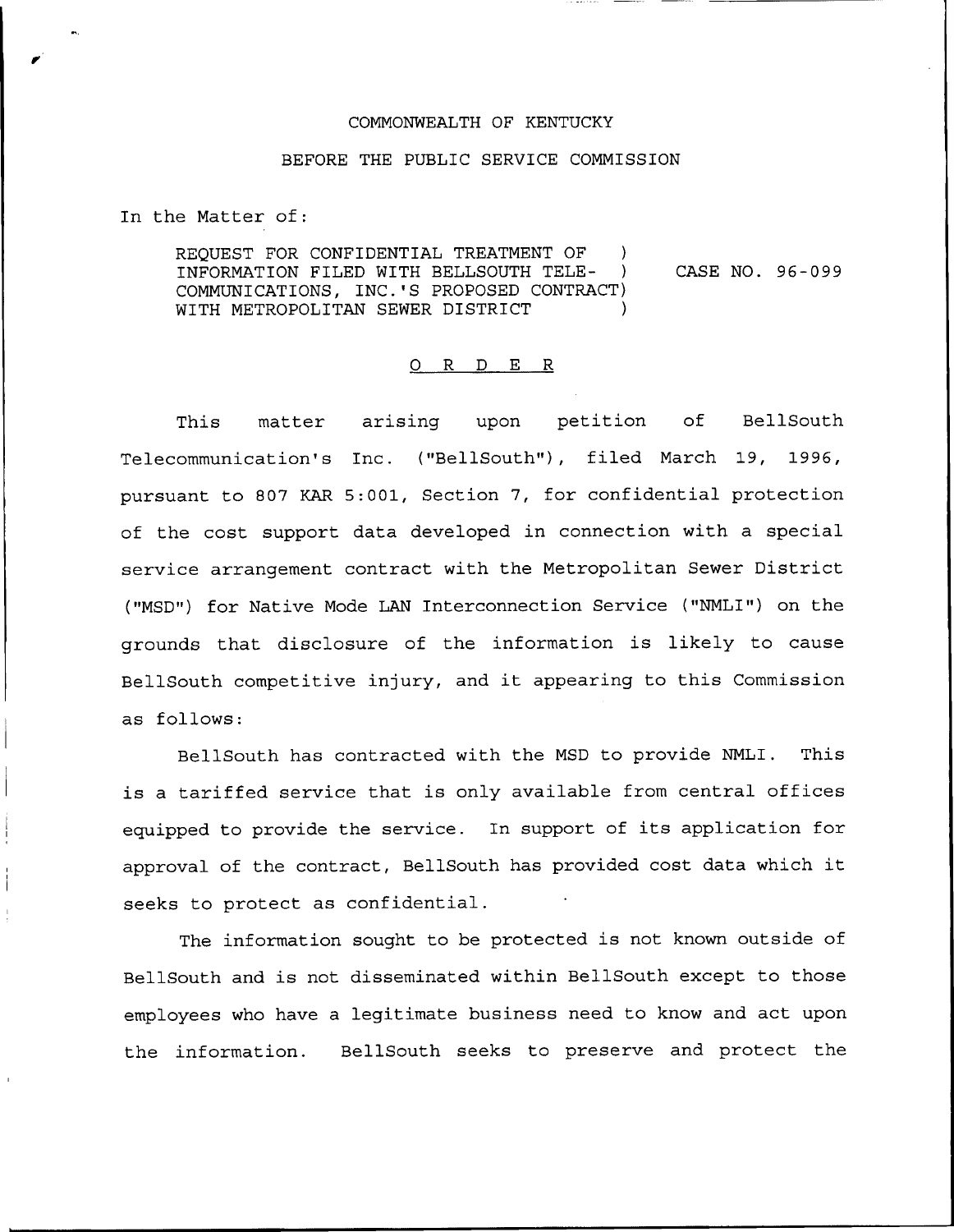confidentiality of the information through all appropriate means, including the maintenance of security at its offices.

KRS 61.872(1) requires information filed with the Commission to be available for public inspection unless specifically exempted by statute. Exemptions from this requirement are provided in KRS 61.878(1). That subsection of the statute exempts several categories of information. One category exempted in paragraph (c) 1 of that subsection is commercial information confidentially disclosed to the Commission which if made public would permit an unfair commercial advantage to competitors of the party from whom the information was obtained. To qualify for the exemption, the party claiming confidentiality must demonstrate actual competition and <sup>a</sup> likelihood of substantial competitive injury if the information is disclosed. Competitive injury occurs when disclosure of the information gives competitors an unfair business advantage.

NNLI is an alternative to dedicated private line service. BellSouth's competitors for this service are providers of fiber networks. Disclosure of the information sought to be protected would enable such competitors to determine BellSouth's cost and contribution from the service, which they could use in marketing their competing services. Therefore, disclosure of the information is likely to cause BellSouth competitive injury, and the information should be protected as confidential.

 $-2-$